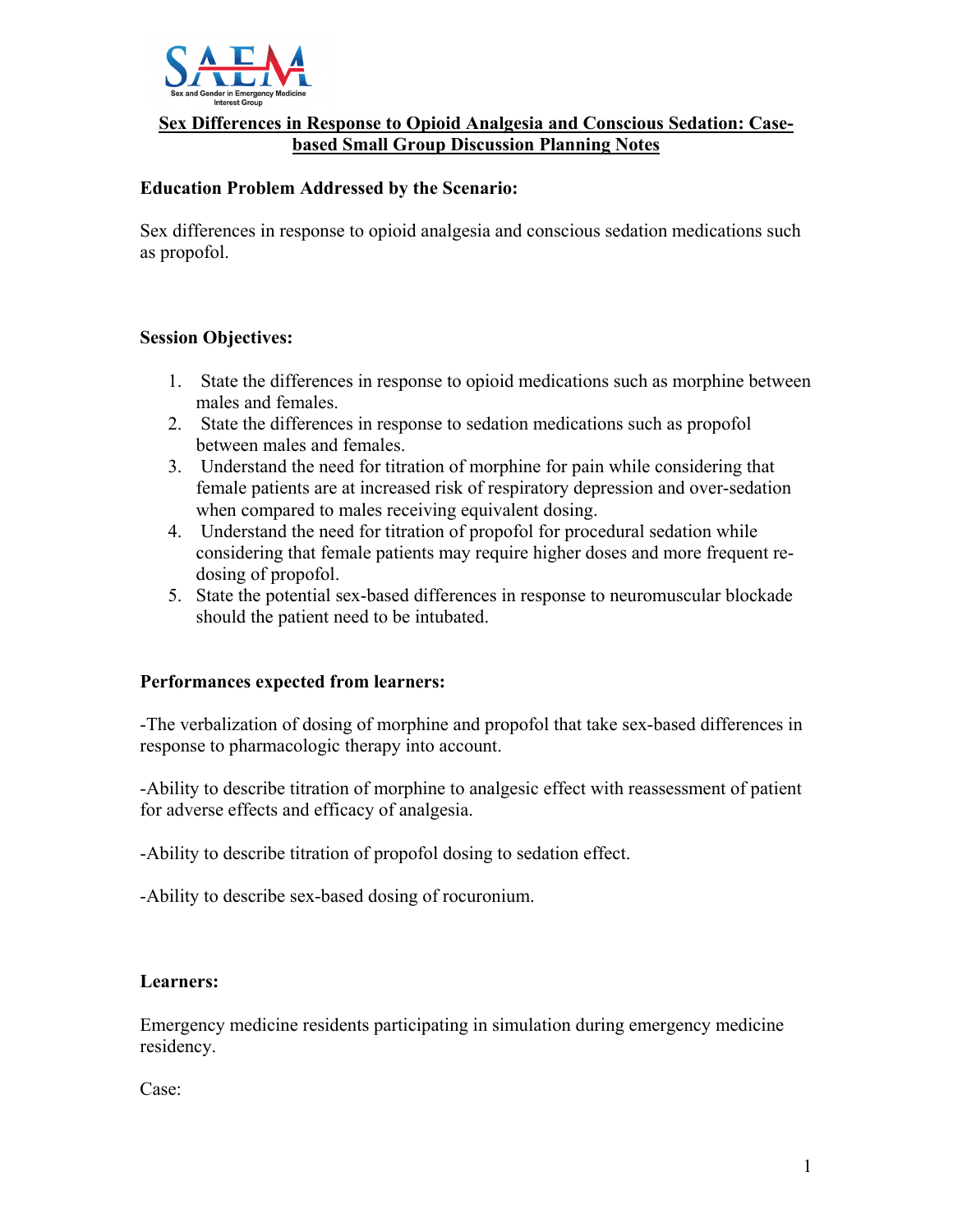

This is a 54 year old female with a history of osteoarthritis and diet-controlled HTN who presents with right hip pain after tripping while walking up several steps. She states she felt her 'right hip pop out of place' and believes her hip replacement has 'dislocated again'. She states the same thing happened 1 month after her surgery, as well as 2 weeks ago and 'you doctors put me to sleep and put it right back in each time'. She denies any other pain, known injuries or recent illness. EMS notes her vitals have been normal with the exception of some mild tachycardia to 106. Her BP is 138/76, normal SpO2. They provided one dose of intranasal fentanyl 100 mcg en route with some relief of her pain.

Detailed focused history: Sharp constant pain in right hip with no radiation, worse with movement, improved with fentanyl; feels 'just like the last time' patient dislocated her hip. Notes right hip arthroplasty was performed by Dr. Smith, orthopedic surgeon at this same hospital 2 months ago. No other complaints.

PMH: Diet-controlled hypertension R hip arthroplasty

Meds: None

Allergies: 'Bad reactions to dilaudid and ketamine during prior sedations and surgeries'.

Social: married, volunteers at local humane society, no tobacco, alcohol or drug use

Family history: Father with stroke in his 80s. Otherwise normal.

ROS otherwise negative.

# *Examination*:

- HEENT: Normal
- Lungs: Good chest rise and symmetric BS
- Heart: RRR, normal S1 and S2
- Abd: soft, non-tender
- Ext: notable for a tender, externally rotated and shortened right LE; distal pulses intact; normal distal sensation and able to move toes.
- Neuro: GCS 15

# **Group to discuss ED interventions:**

The patient requests pain control. Discussion facilitator to note that female patients are more susceptible to adverse effects such as over-sedation and respiratory depression and that providers should titrate morphine to effect. Normal weight based dosing is 0.1 mg/kg or 8 mg for this patient.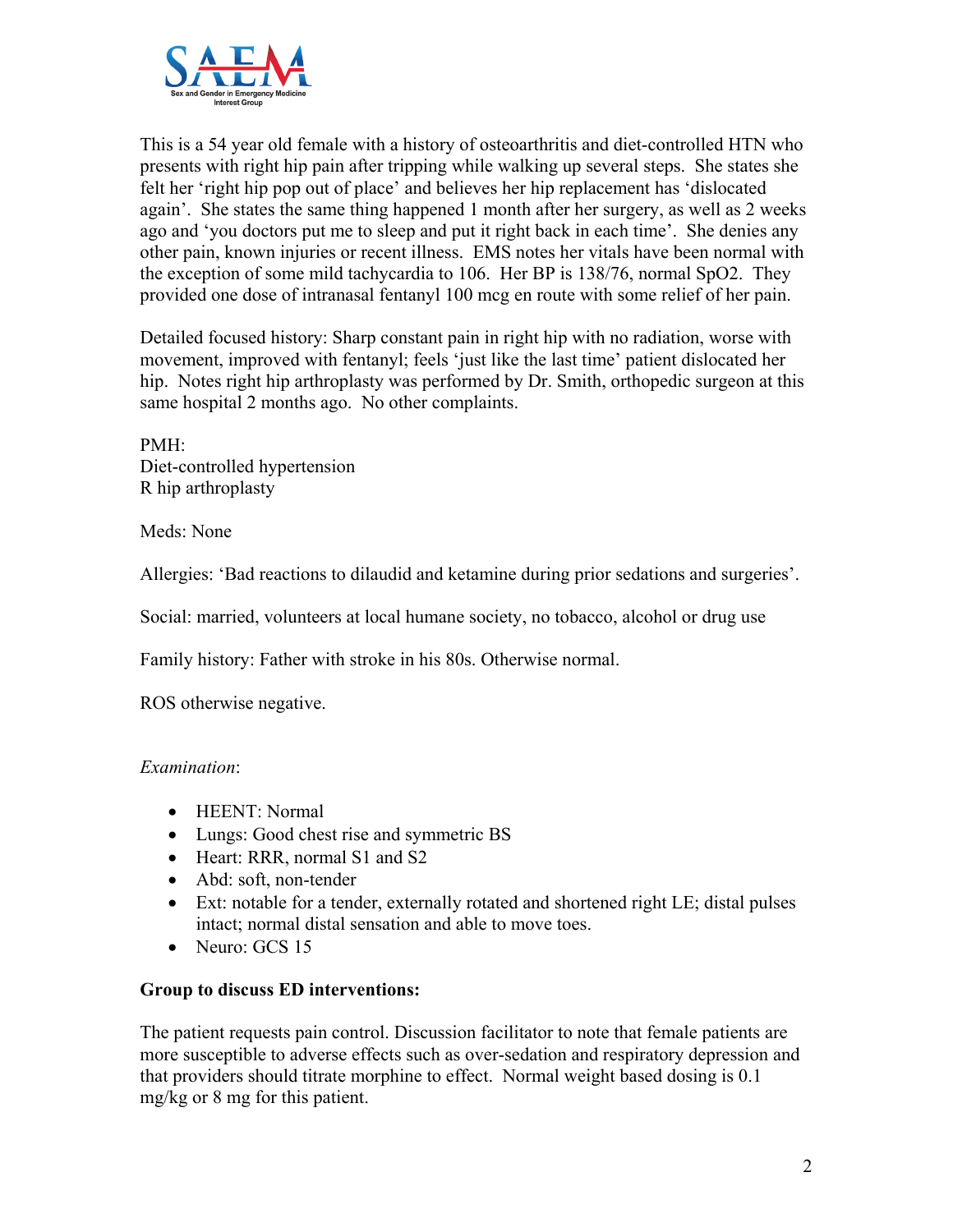

What dosing might be considered in this patient given she is a female patient? Suggestion: Administer 0.05 mg/kg or 4 mg of morphine, followed by reassessment and accompanied by monitoring for desaturations or CNS sedation.

# **Sex-specific use of propofol for procedural sedation:**

Facilitator to remind learners that the patient has had adverse outcomes from other deep sedation medications, but has done well with propofol sedation.

ED resident to discuss propofol dosing. Resident should note range of dosing is 1-2.5 mg/kg IV, typically given as 1 mg/kg IV followed by 0.5 mg/kg every 3-5 minutes for sedation. Facilitator to note that female patients may require higher doses of propofol than male patients, and wake up more quickly than male patients, so may require more frequent dosing. Resident should plan for a minimum of 1 mg/kg IV propofol with redosing to effect.

# **Sex-specific dosing of rocuronium:**

Facilitator notes the patient has become very agitated and needs to be intubated for further intervention and presumed clinical course. Facilitator to ask if there are any sexspecific differences in response to neuromuscular blocking agents?

Facilitator to ask what normal dosing range is for rocuronium: correct response is 0.6-1.2 mg/kg. Facilitator to note that female patients have a longer duration of effect and are more sensitive to the effects of rocuronium. This has not been found for succinylcholine. Facilitator to ask residents to discuss potential dosing options – facilitator can point out that while still using standard dosing range, a lower standard dose may be considered in a female patient such as 0.6-1.0 mg/kg while still providing standard of care, and while providing a sex-tailored approach to patient safety.

#### **Main themes for discussion:**

Discussion of sex differences in response to opioid analgesia – female patients suffer from more chronic painful conditions, are more likely to be on multiple medications, and have increased risk of sedation and respiratory depression than males with equivalent morphine dosing.

Sex-based dosing of propofol. While females initially, and briefly (for several minutes) have higher blood concentrations of propofol, blood concentrations rapidly decline and are lower than male patients given equivalent dosing. Females often need higher doses of propofol, more frequent re-dosing, and wake up more quickly than male patients.

#### **Measurements of whether learners met objectives:**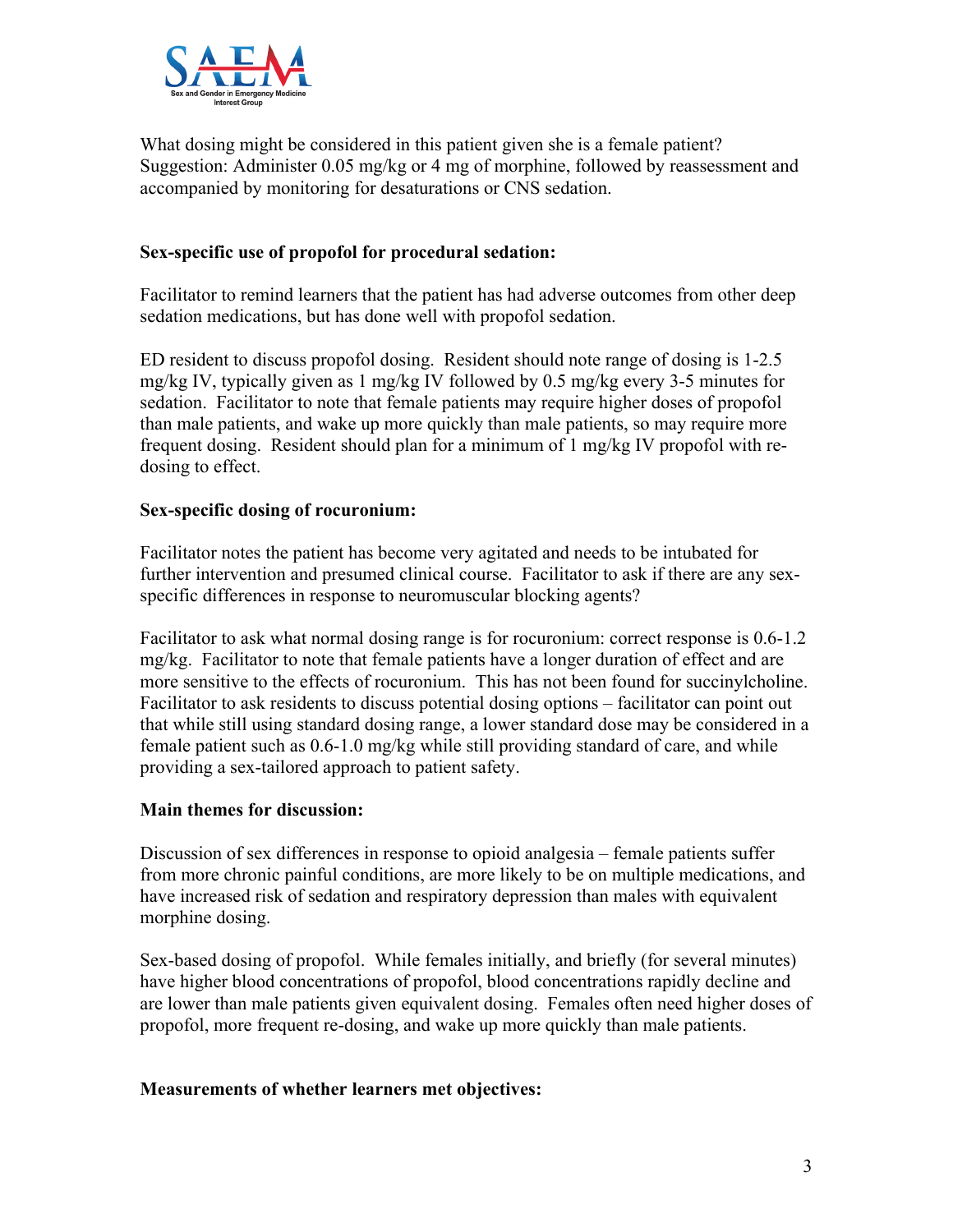

*Materials:*

• Summary slides/outline on sex differences in pharmacologic responses to analgesic and sedation medications.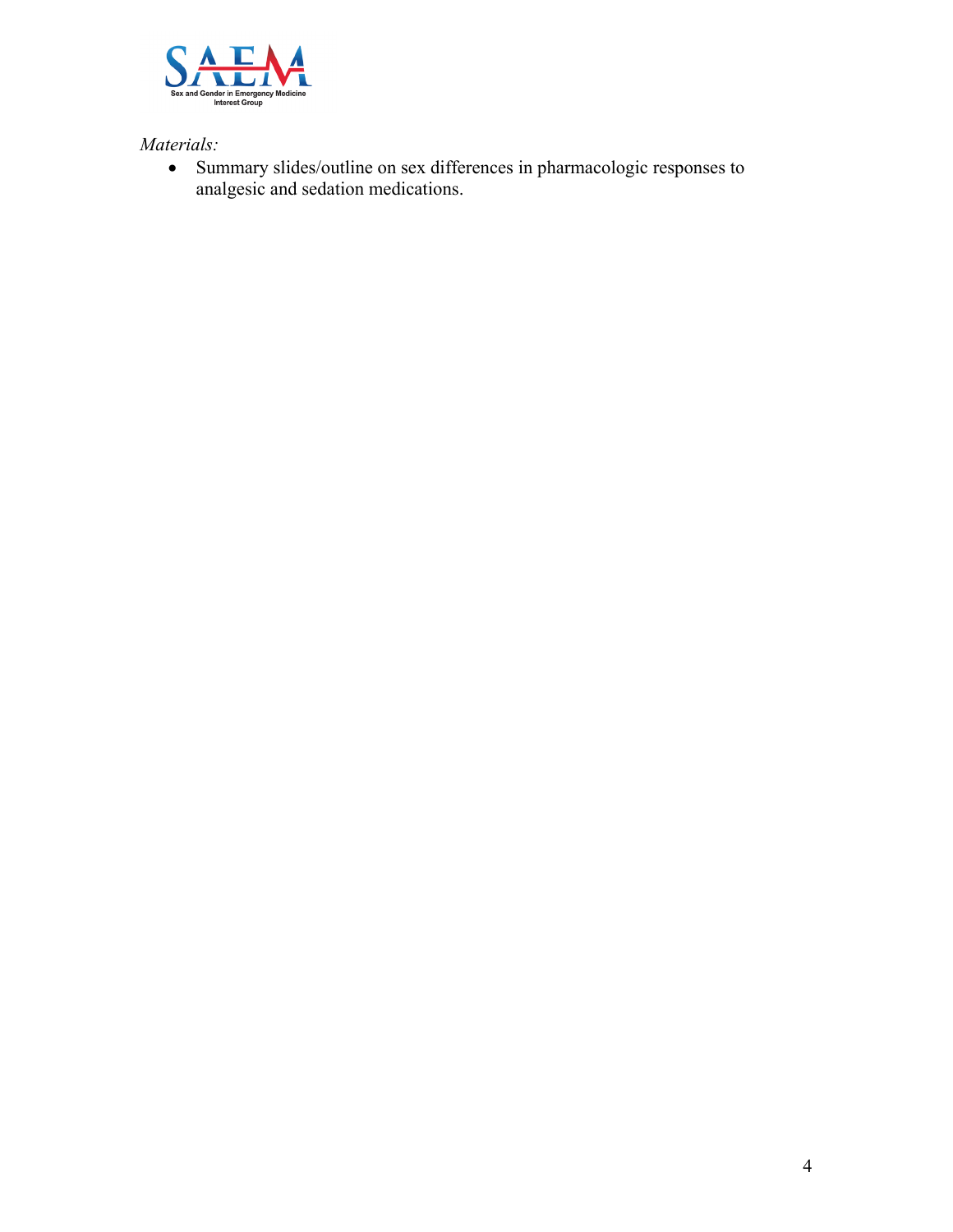